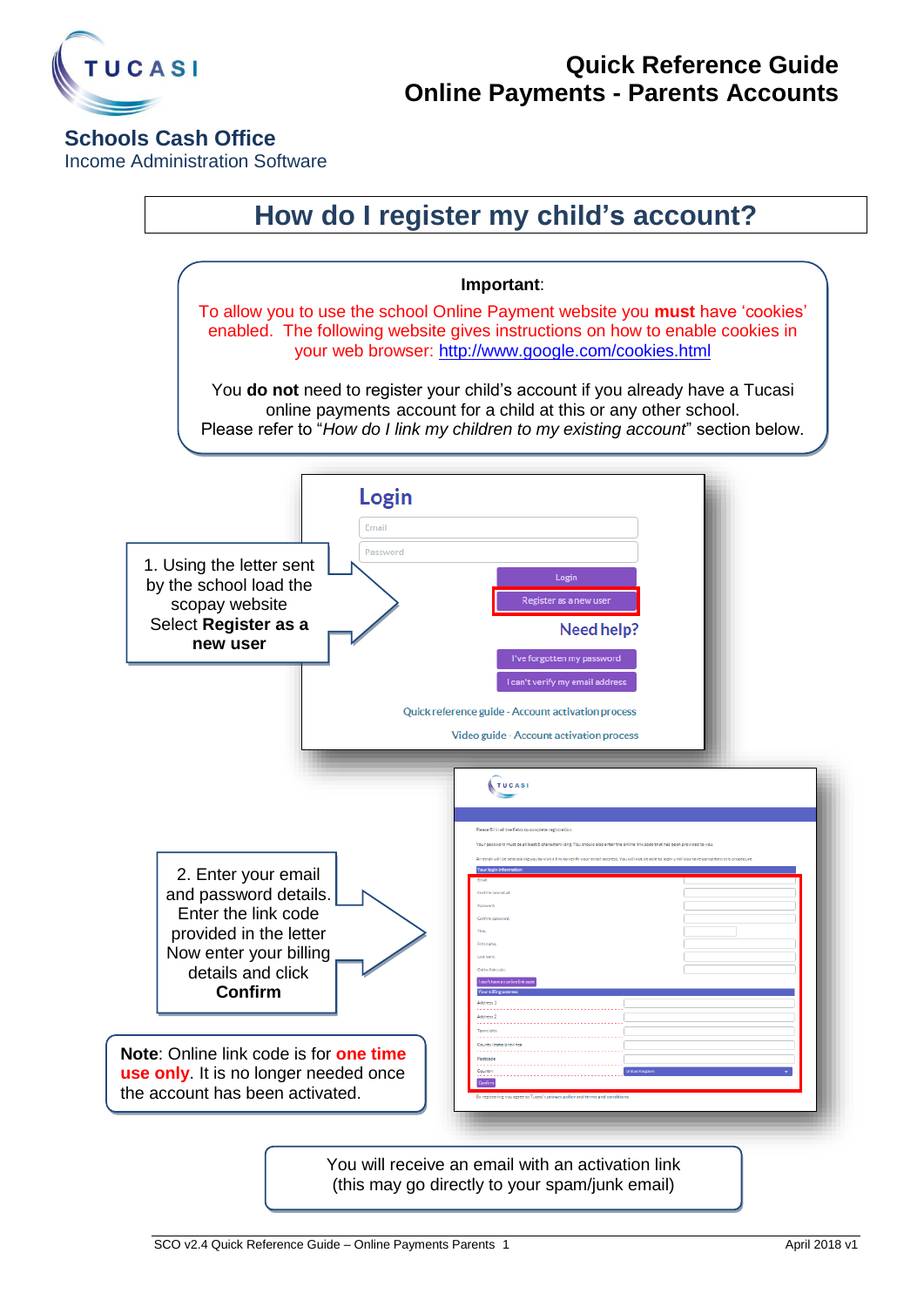## **How do I link my children to my existing account?**



# **How do I update my billing address details?**

|                                                              | <b>View products</b>                         | <b>View basket</b> | <b>Your info</b> | <b>Parents' evening</b>                                                                            | <b>Help</b> |                                                       | <b>Logout</b>  |  |
|--------------------------------------------------------------|----------------------------------------------|--------------------|------------------|----------------------------------------------------------------------------------------------------|-------------|-------------------------------------------------------|----------------|--|
|                                                              | <b>Mary Ackroyd</b><br>si School 1           |                    |                  |                                                                                                    |             | Selected account:                                     |                |  |
| 1. Select Your info                                          |                                              |                    |                  |                                                                                                    |             | Mary Ackroyd - Tucasi School 1                        |                |  |
| and Address                                                  |                                              |                    |                  | Address Login details   Link accounts   Payment history   Contact preferences   Payment agreements |             |                                                       |                |  |
|                                                              | <b>Address</b>                               |                    |                  |                                                                                                    |             | Your basket                                           | Н              |  |
|                                                              | Modify your address with the following form. |                    |                  |                                                                                                    |             | Your basket is empty.                                 |                |  |
|                                                              | <b>Your billing address</b>                  |                    |                  |                                                                                                    |             | Account balances                                      | $\odot$        |  |
|                                                              | Title                                        |                    |                  | Mr                                                                                                 |             | After School Club                                     | £0.00          |  |
|                                                              | First name                                   |                    |                  | <b>Bob</b>                                                                                         |             | <b>Breakfast Club</b><br>Cafeteria account            | £0.00<br>£0.00 |  |
| 2. Update your<br>details and click<br><b>Update address</b> | st nai                                       |                    |                  | <b>Ackroyd Smith</b>                                                                               |             | Dinner money<br>General pre-payment                   | £2.00<br>£0.00 |  |
|                                                              |                                              |                    |                  | 123 Street                                                                                         |             | account                                               |                |  |
|                                                              | dres                                         |                    |                  |                                                                                                    |             | Out of School Care                                    | £0.00          |  |
|                                                              | Town/city                                    |                    |                  | Town                                                                                               |             | Trip/event balances<br>Jorvik Viking Centre<br>London |                |  |
|                                                              | County/state/province                        |                    |                  | County                                                                                             |             |                                                       |                |  |
|                                                              | Postcode                                     |                    |                  | AB12CD                                                                                             |             | £150.00                                               |                |  |
|                                                              | Country                                      |                    |                  | <b>United Kingdom</b>                                                                              |             | <b>Quick links</b>                                    | 挂              |  |
|                                                              | <b>Update address</b>                        |                    |                  |                                                                                                    |             | <b>All Items</b>                                      |                |  |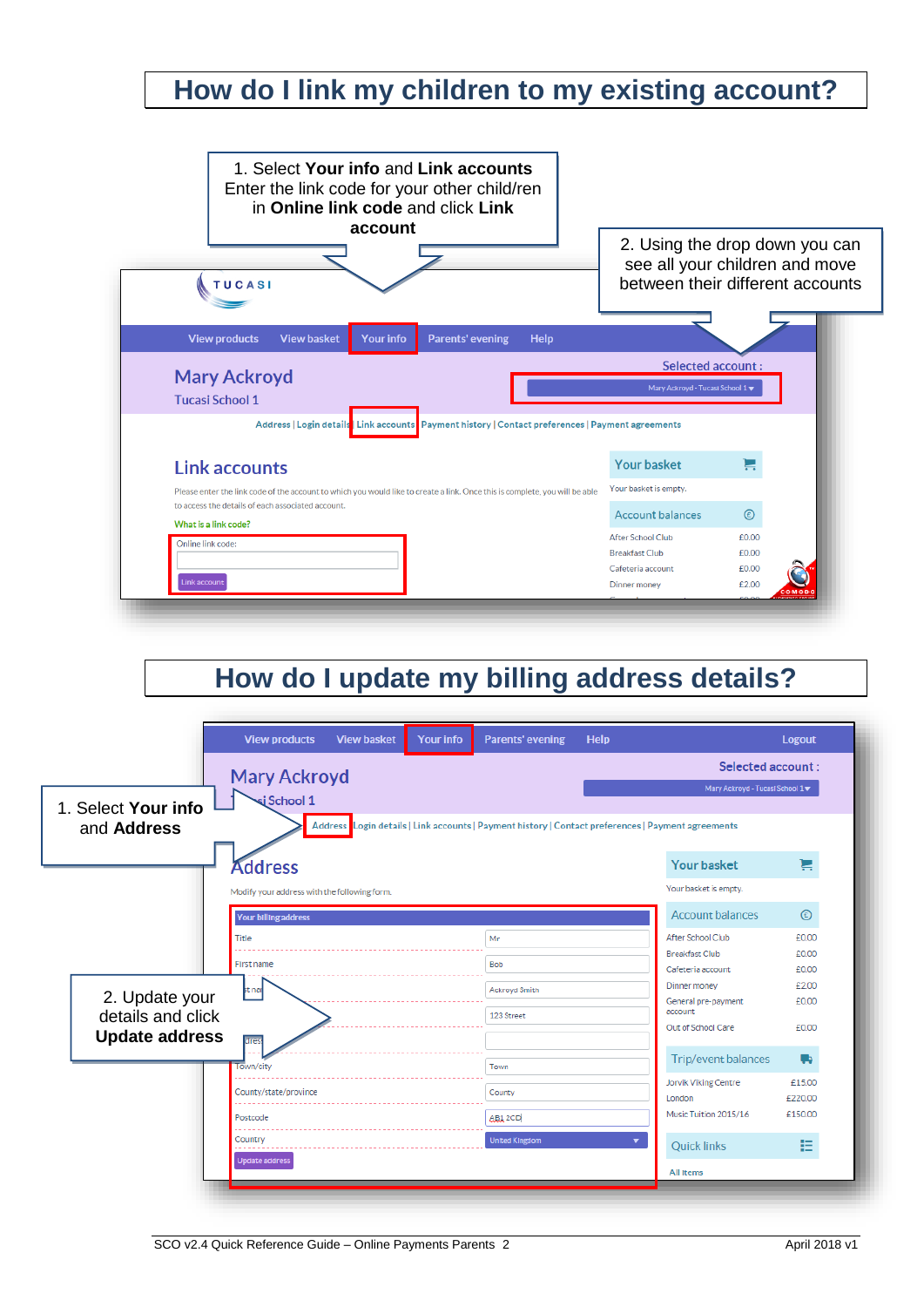#### **How do I change my login details? View products** View basket **Your info** Parents' evening Help Logout Selected account: **Mary Ackroyd** Mary Ackroyd - Tucasi School 1 w 1. Select **Your info** asi School 1 and **Login Details** Login details Link accounts | Payment history | Contact preferences | Payment agreements **Login details** Your basket Ħ Your basket is empty. Change your login information with this form  $\odot$ Account balances Change your email Critering changing your Criteria<br>Warning changing your email will end your session, and you will need to verify your new email address before logging<br>In again. After School Club  $6000$  $6000$ **Breakfast Club** 2. Update your £0.00 Current email: afr@tucasi.com Cafeteria account details, then re-enter Dinner money £2.00 New email: General pre-payment 60.00 your current Confirm new email: Out of School Care £0.00 password and click Change your password **Update** Trip/event balances u, New password Jorvik Viking Centre £15.00 Confirm new password: London £220.00 Music Tuition 2015/16 Change your name £150.00 Current name: Bob Ackroyd Smith **Quick links** 目 Title First name **All items** Trips and events Last name History **WMFL** Enter current password for security (required) Uniform Sweatshirts Current pass Polo shirts Update Cardigans Wusic

# **How do I change my contact details?**



SCO v2.4 Quick Reference Guide – Online Payments Parents 3 April 2018 v1